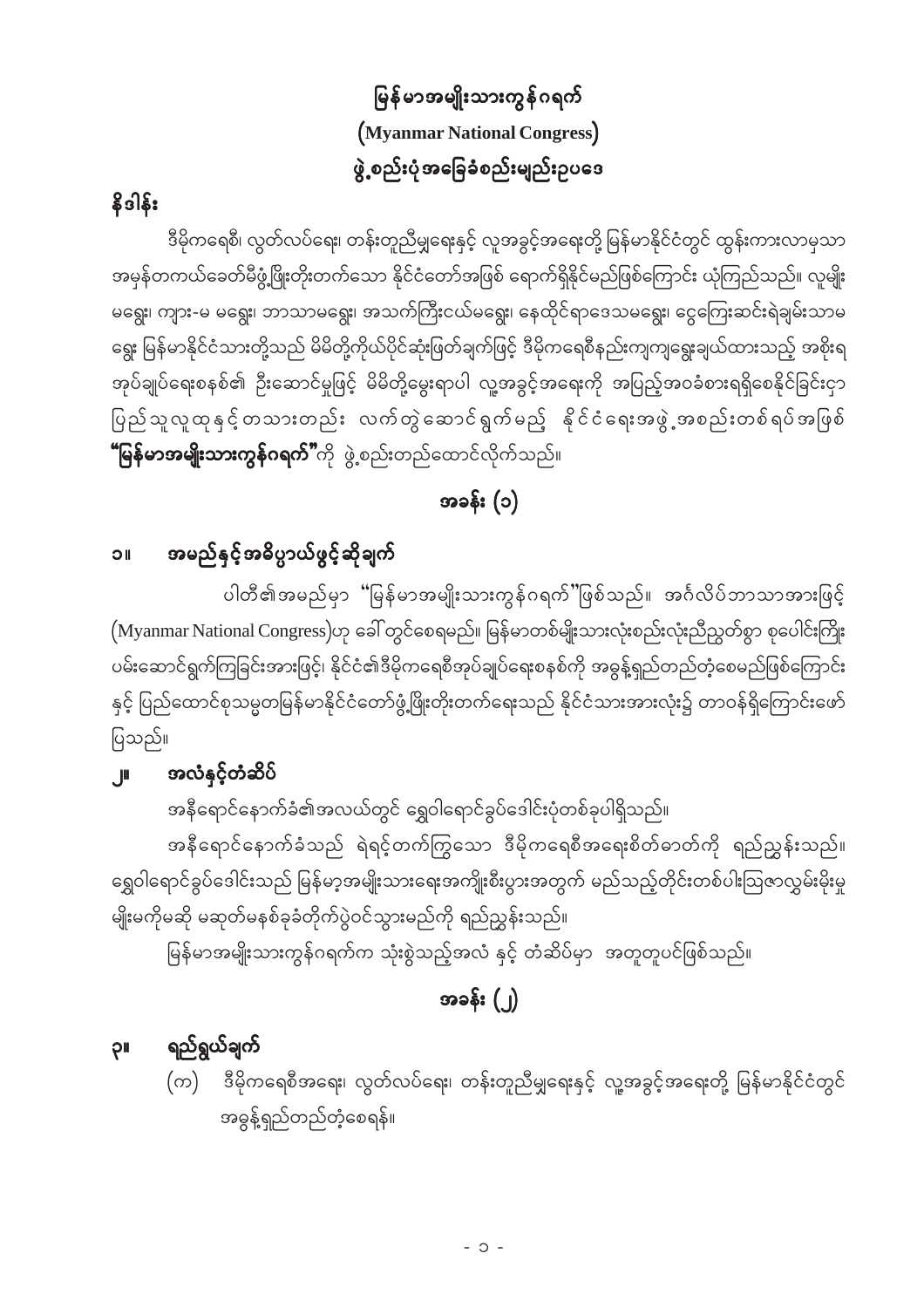- ပြည်ထောင်စုသမ္မတမြန်မာနိုင်ငံ၏ အမျိုးသားရေးအင်အားစုအားလုံးသည် နိုင်ငံဖွံ့ဖြိုးတိုးတက်  $(\varepsilon)$ ရေးကဏ္ဍအသီးသီးတွင် တက်ကြွစွာပါဝင်ဆောင်ရွက်နိုင်စေရန်။
- အမျိုးသားအကျိုးစီးပွားကို ဦးထိပ်ပန်ဆင်သော နိုင်ငံရေးပါတီတစ်ရပ်အဖြစ် ရေရှည်ရပ်တည်  $(\circ)$ သွားရန်။
- ပြည်ထောင်စုတည်တံ့ခိုင်မြဲရေး၊ တိုင်းရင်းသားစည်းလုံးညီညွတ်မှုတည်တံ့ခိုင်မြဲရေးနှင့် နိုင်ငံ (ဃ) တော်၏ အချုပ်အချာအာဏာတည်တံ့ခိုင်မြဲရေးတို့အတွက် အမျိုးသားနိုင်ငံရေး ဆောင်ရွက် ချက်များဖြင့် ထိန်းသိမ်းဆောင်ရွက်သွားနိုင်စေရန်။
- အမှီအခိုကင်း၍ လွတ်လပ်စွာလှုပ်ရှားနိုင်သော၊ နိုင်ငံအချင်းချင်းတန်းတူဆက်ဆံနိုင်ပြီး၊ အပြန်  $(c)$ အလှန်စာနာ နားလည်ပေးနိုင်သည့်၊ နိုင်ငံခြားရေးဝါဒတစ်ရပ်ကို ထူထောင်ရန်။
- ပြည်ထောင်စုသမ္မတမြန်မာနိုင်ငံတော် ဖွဲ့စည်းပုံအခြေခံဉပဒေကို ထိန်းသိမ်းကာကွယ်စောင့်  $(\circ)$ ရှောက်ရန်။

# အခန်း (၃)

### ပါတီ၏ဌာနချုပ်တည်နေရာ  $\overline{G}$ ll

မြန်မာအမျိုးသားကွန်ဂရက်၏ ပါတီဌာနချုပ်တည်နေရာသည် ရန်ကုန်မြို့၌ တည်ရှိသည်။

### ပါတီ<mark>င</mark>်္ချစည်းရုံးရေးနယ်နိမိတ် ງແ

မြန်မာအမျိုးသားကွန်ဂရက်၏ စည်းရုံးရေးနယ်နိမိတ်သည် မြန်မာနိုင်ငံ၏ ပထဝီဝင်အနေအထားအရ သတ်မှတ်ထားသော နယ်နိမိတ်အတိုင်းဖြစ်သည်။

# အခန်း (၄)

ပါတီဝင်ခွင့်လျှောက်ထားခြင်းနှင့် ၎င်းလျှောက်ထားချက်ကိုလက်ခံခြင်း၊ ပါတီမိတ်ဆွေအဖြစ်လက်ခံ  $6<sub>II</sub>$ ခြင်းနှင့်ပါတီ၏သစ္စာအဓိဌာန်

(၁) မြန်မာအမျိုးသားကွန်ဂရက်၏ ပါတီဝင်အဖြစ်လျှောက်ထားလိုသူသည် အောက်တွင် ဖော်ပြပါ အချက်များနှင့်အတူ မိမိနေထိုင်ရာမြို့နယ်ဒေသရှိ မြန်မာအမျိုးသားကွန်ဂရက်၏ အဆင့်ဆင့်သတ်မှတ်ထား သော တာဝန်ခံမှတဆင့် လမ်းစဉ်အတိုင်းလျှောက်ထားရမည်။

- (က) မြန်မာအမျိုးသားကွန်ဂရက်၏ သတ်မှတ်ထားသော လျှောက်လွှာပုံစံကိုဖြည့်သွင်းခြင်း၊
- မြန်မာအမျိုးသားကွန်ဂရက်၏ လက်ရှိပါတီဝင်တစ်ဦး၏ ထောက်ခံချက်ကိုရယူခြင်း၊  $(\circ)$
- ပါတီဝင်များ၏ သစ္စာအဓိဌာန်ကို ဖတ်ရှုလက်မှတ်ရေးထိုးခြင်း၊  $(\circ)$

### မြန်မာအမျိုးသားကွန်ဂရက်သို့ ပါတီဝင်အဖြစ်ဝင်ရောက်လိုသူများသည် အောက်ဖော်ပြပါအ  $\left( \begin{array}{c} \end{array} \right)$ ချက်များနှင့် ကိုက်ညီလျှင်ပါတီဝင်အဖြစ် လက်ခံနိုင်သည်။

(က) နိုင်ငံသားစိစစ်ရေးကတ်ပြား/ အမျိုးသားမှတ်ပုံတင်ကတ်ပြား/ ဧည့်နိုင်ငံသား လက်မှတ်/ နိုင်ငံသားပြုခွင့်လက် မှတ်(သို့မဟုတ်) ယာယီသက်သေခံလက်မှတ် ကိုင်ဆောင်ထားသူတစ်ဦးဖြစ် ရမည်။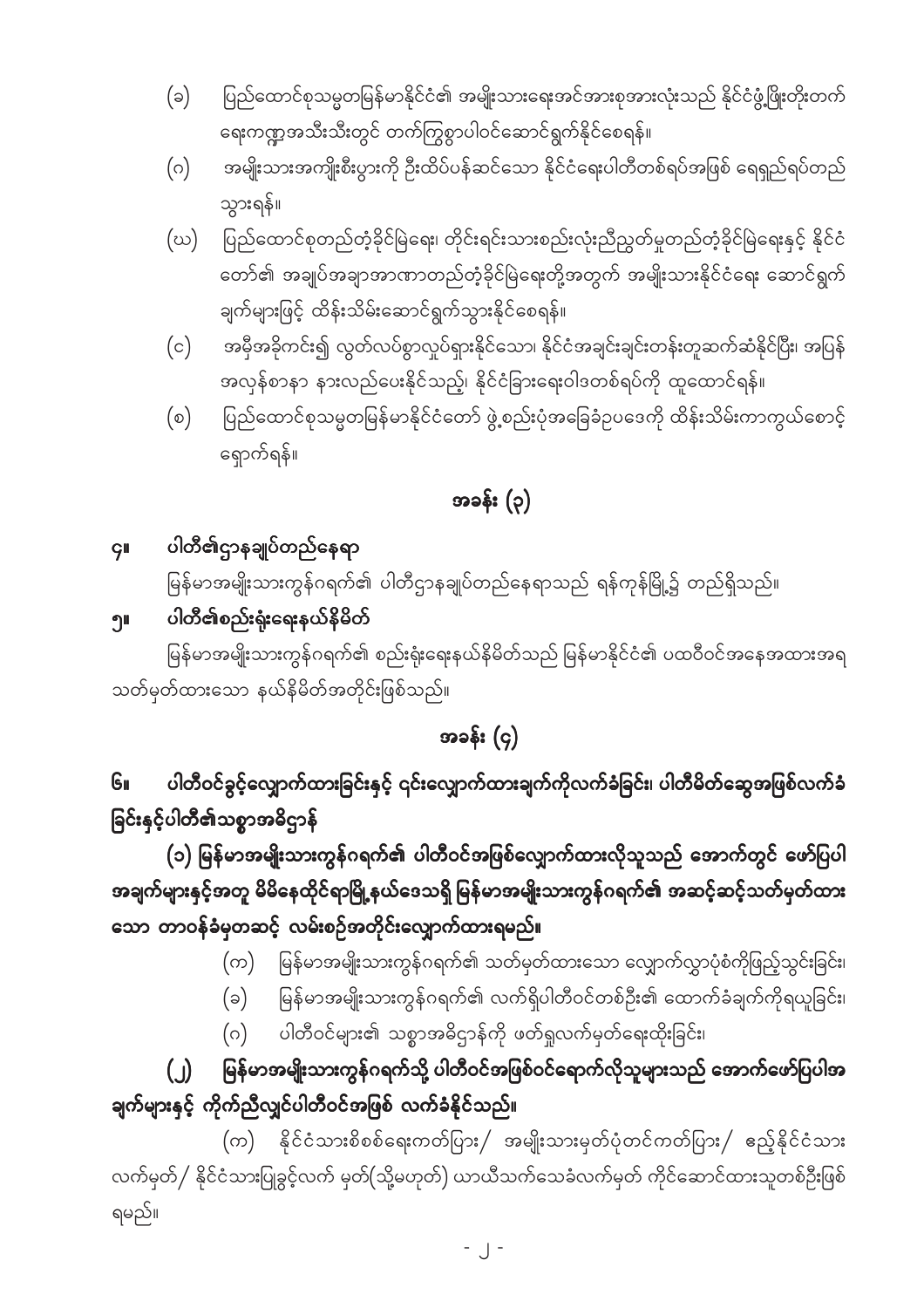- ဝါဒစွဲ၊ ပုဂ္ဂိုလ်စွဲ၊ လူမျိုးစွဲကင်းရမည်။ ပုဂ္ဂိုလ်ရေးတိုက်ခိုက်မှုများကို အထူးရှောင်ကျဉ်  $(\varepsilon)$ ရမည်။
- ပါတီဝင်များသည် ပါတီ၏ဖွဲ့စည်းပုံအခြေခံစည်းမျဉ်းဥပဒေတွင် ဖော်ပြထားသည့်ရည်  $(\infty)$ ရွယ်ချက်၊ မူဝါဒလမ်းစဉ်၊ ဆုံးဖြတ်ချက်နှင့်စည်းကမ်းများကို လိုက်နာရမည်။
- 
- 
- 
- မြန်မာအမျိုးသားကွန်ဂရက်၏ ပါတီဝင်များအတွက် အောက်ပါစည်းကမ်းချက်များကို ပြဋ္ဌာန်းသည်။
- အမျိုးသားနိုင်ငံရေးအကျိုးစီးပွားကို အစဉ်အမြဲကာကွယ်စောင့်ရှောက်ပါမည်။  $(\circ)$ အခန်း (၅)
- မြန်မာအမျိုးသားကွန်ဂရက်အပေါ် သစ္စာရှိပါမည်။  $(\circ)$
- သစ္စာရှိပါ မည်။
- ပြည်ထောင်စုသမ္မတမြန်မာနိုင်ငံတော်နှင့် တိုင်းရင်းသားလုပ်သားပြည်သူများအပေါ်  $(\infty)$
- မြန်မာအမျိုးသားကွန်ဂရက်ပါတီဝင်များ၏ သစ္စာအဓိဌာန်  $(q)$

ပါတီဝင်များလိုက်နာရမည့်စည်းကမ်းချက်များ

 $2<sub>II</sub>$ 

- မြန်မာအမျိုးသားကွန်ဂရက်၏ ပါတီလုပ်ငန်းများတွင် အကြံပြုချက်များပေးခြင်းဖြင့်  $(\circ)$ လည်းကောင်း၊ တည်ဆဲဉပဒေများနှင့် ညီညွတ်သော ငွေကြေးထောက်ပံ့ခြင်းအားဖြင့် လည်းကောင်း ပါဝင်လိုသူ ဖြစ်ရမည်။
- မြန်မာ့နိုင်ငံအရေးတွင် စိတ်ပါဝင်စားမှုရရှိပြီး မြန်မာအမျိုးသားကွန်ဂရက်၏ ပါတီလုပ်  $(\infty)$ ငန်းများတွင်၊ အချိန်ပိုင်းပါဝင်ဆောင်ရွက်လိုသူဖြစ်ရမည်။
- (၃) ပါတီမိတ်ဆွေအဖြစ် အောက်ဖော်ပြပါအချက်များနှင့်ပြည့်စုံသူများကိုသာ လက်ခံရန်သတ်မှတ်သည်။
- နိုင်ငံခြားသား(သို့မဟုတ်)နိုင်ငံခြားသားအဖြစ် ခံယူထားသူမဖြစ်စေရ။  $(\circ)$
- (ဆ) တည်ဆဲဉပဒေပါပြစ်မှု တစ်ရပ်ရပ်နှင့်ငြိစွန်းသူမဖြစ်စေရ။
- နိုင်ငံတော်အား လက်နက်ကိုင် ဆန့်ကျင်နေသော သောင်းကျန်းသူအဖွဲ့ အစည်းဝင်  $(\circ)$ (သို့မဟုတ်) အကြမ်းဖက်လုပ်ရပ်များကို ကျူးလွန်သည်ဟု နိုင်ငံတော်ကသတ်မှတ်သော အဖွဲ့ အစည်းဝင်နှင့် ပုဂ္ဂိုလ်များ(သို့မဟုတ်) တည်ဆဲဉပဒေတစ်ရပ်ရပ်အရ မတရား အသင်းအဖြစ် ကြေငြာခြင်းခံရသော အဖွဲ့အစည်းဝင် (သို့မဟုတ်) တည်ဆဲဉပဒေ တစ်ရပ်ရပ်အရ မတရားအသင်းအဖြစ် ကြေငြာခြင်းခံရသော အဖွဲ့အစည်းဝင် (သို့မဟုတ်) ယင်းအဖွဲ့အစည်းဝင်များနှင့် တိုက်ရိုက်ဖြစ်စေ၊ သွယ်ဝိုက်၍ဖြစ်စေ၊ ဆက်သွယ်ခြင်း(သို့မဟုတ်) အားပေးကူညီခြင်းပြုသည့် အဖွဲ့အစည်းဝင်မဖြစ်စေရ။
- ထောင်ဒဏ်ကျခံစေရသူမဖြစ်စေရ။  $(c)$
- (ဃ) နိုင်ငံဝန်ထမ်းမဖြစ်စေရ။
- $(\circ)$ သာသနၥ့ဝန်ထမ်းမဖြစ်စေရ။
- အသက် (၁၈)နှစ်ပြည့်ပြီးသူဖြစ်ရမည်။  $(\circ)$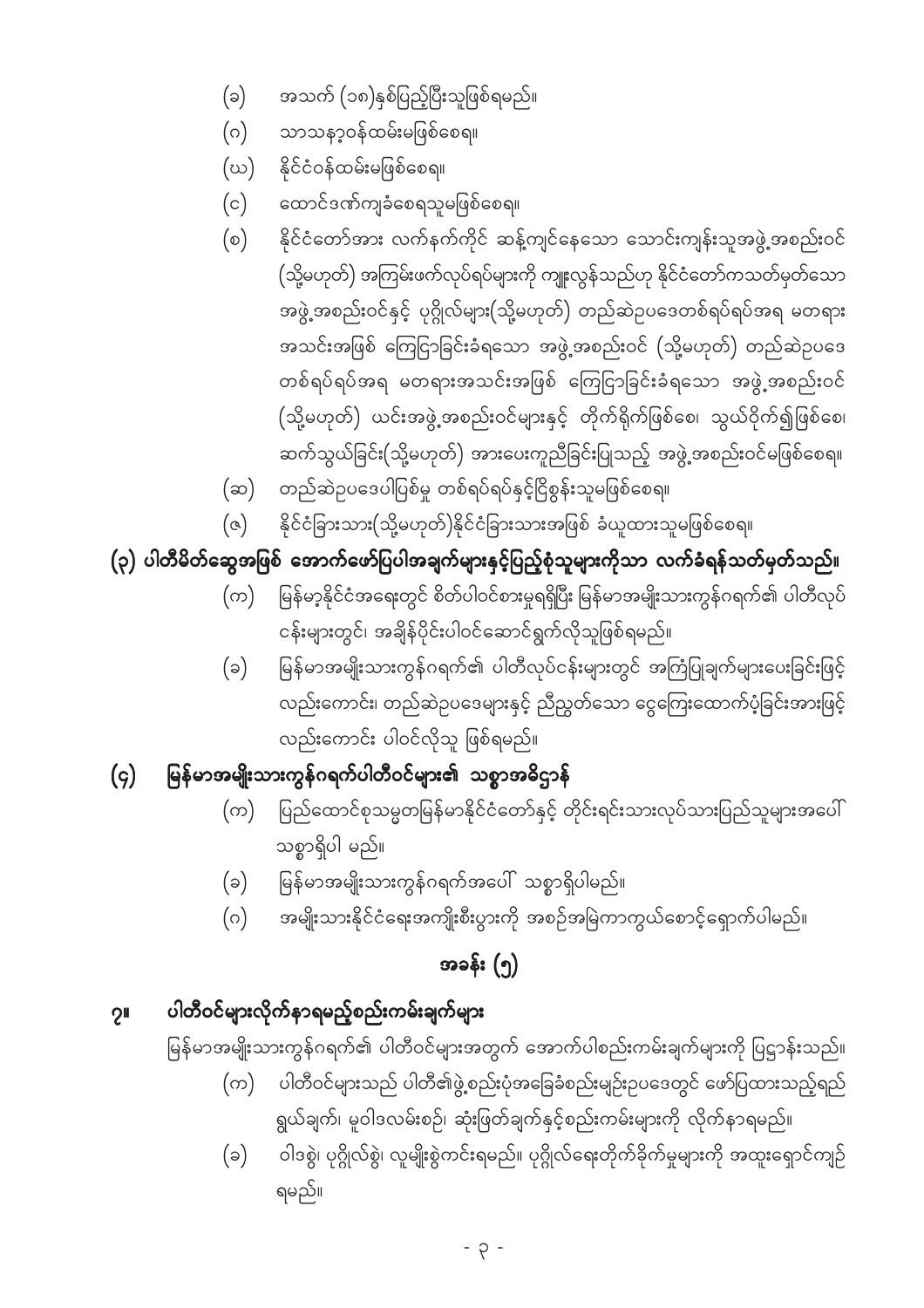တိုင်းဒေသကြီးသို့မဟုတ် ပြည်နယ်ပါတီအလုပ်အမှုဆောင်အဖွဲ့ ကို အောက်ပါအတိုင်းဖွဲ့စည်းနိုင်သည်။

## ၁၁။ တိုင်းဒေသကြီး သို့မဟုတ် ပြည်နယ်ပါတီ

- ၄။ အမှုဆောင်(၈)ဦးအထိ
- ၃။ အတွင်းရေးမှူး နှင့်
- 
- 
- ၂။ ဒု-ဉက္ကဋ္ဌ
- 
- 
- ၁။ ဉက္ကဋ္ဌ
- မြို့နယ်ပါတီအလုပ်အမှုဆောင်အဖွဲ့ကို အောက်ပါအတိုင်းဖွဲ့စည်းနိုင်သည်။

## ၁၀။ မြို့နယ်ပါတီ

- ၄။ အမှုဆောင်(၆)ဦးအထိ
- ၃။ အတွင်းရေးမှူး နှင့်
- ၂။ ဒု-ဉက္ကဋ္ဌ
- 
- ၁။ ဉက္ကဋ္ဌ

ကျေးရွာအခြေခံပါတီ၊ ရပ်ကွက်ပါတီ၊ အလုပ်အမှုဆောင်အဖွဲ့ ကို အောက်ပါအတိုင်းဖွဲ့ စည်းနိုင်သည်။

### ၉။ အလုပ်အမှုဆောင်အဖွဲ့များ

## အခန်း $(2)$

- $(0)$  နိုင်ငံလုံးဆိုင်ရာ ပါတီညီလာခံ
- (c) ဗဟိုဌာနချုပ်
- $(\omega)$  ဗဟိုကော်မတီ
- (ဂ) တိုင်းဒေသကြီး သို့မဟုတ် ပြည်နယ်ပါတီ
- (ခ) မြို့နယ်ပါတီ
- $\big($ က) အခြေခံပါတီ $\big($ ကျေးရွာ သို့မဟုတ် ရပ်ကွက် $\big)$

မြန်မာအမျိုးသားကွန်ဂရက်၏ ဖွဲ့စည်းပုံအဆင့်ဆင့်ကို အောက်ပါအတိုင်းသတ်မှတ်သည်။

## ၈။ ဖွဲ့စည်းပုံ

# အခန်း $(6)$

# အထူး ရှောင်ကျဉ်ရမည်။  $\left( c \right)$  ပါတီဝင်များလိုက်နာရမည့်အချက်များကို ပါတီညီလာခံနှင့် ပါတီဗဟိုအလုပ်အမှုဆောင် အဖွဲ့က လိုအပ်သလိုသတ်မှတ်မည်။

- ဆောင်ရမည်။  ${\rm (}\omega{\rm )}$  အကျင့်စာရိတ္တပျက်ပြားမှုများ၊ ကိုယ်ကျိုးရှာမှုများနှင့် တစ်ကိုယ်ကောင်းဆန်မှုများကို
- (ဂ) မြန်မာအမျိုးသားကွန်ဂရက်၏ သတ်မှတ်ပြဋ္ဌာန်းထားသည့် ပါတီဝင်ကြေးကို ပေး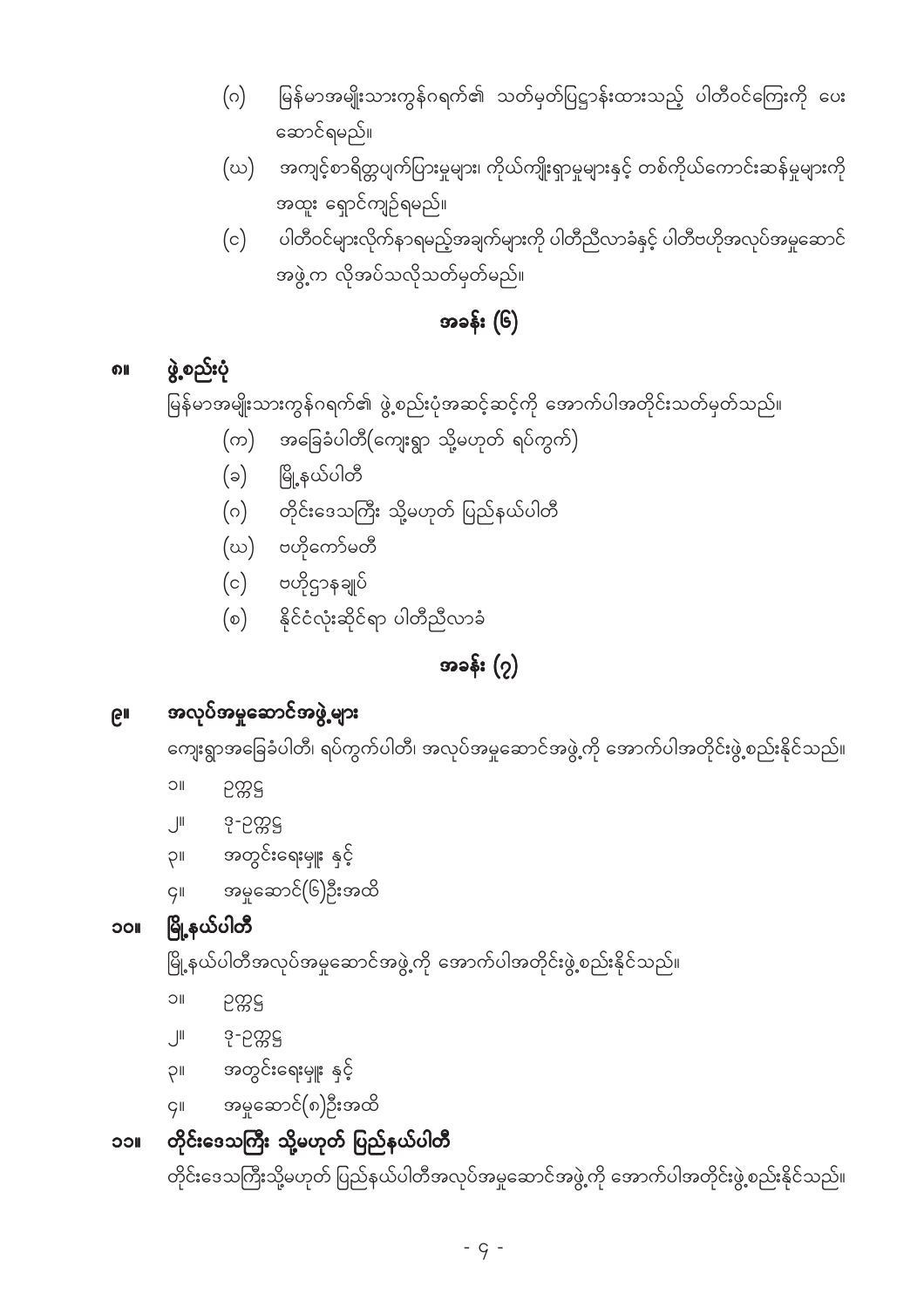- (ဂ) နိုင်ငံလုံးဆိုင်ရာ ပါတီညီလာခံကို ဗဟိုကော်မတီကခေါ် ယူရမည်။
- (ခ) နိုင်ငံလုံးဆိုင်ရာ ပါတီညီလာခံကို (၄)နှစ်လျှင်တစ်ကြိမ် ခေါ် ယူကျင်းပရမည်။
- 
- 
- 
- $\left( \infty \right)$  နိုင်ငံလုံးဆိုင်ရာပါတီညီလာခံသည် ပါတီ၏အမြင့်ဆုံးအာဏာပိုင် ဖြစ်သည်။
- 
- 
- 
- 
- 

၁။ ဉက္ကဋ္ဌ

၁၂။ ပါတီဌာနချုပ်

၁။ ဉက္ကဋ္ဌ

၂။ ဒု-ဉက္ကဋ္ဌ

၁၃။ ညီလာခံကိုယ်စားလှယ်

ဆောင်များသာ မဲပေးနိုင်သည်။

၁၅။ နိုင်ငံလုံးဆိုင်ရာပါတီညီလာခံ

၂။ ဒု-ဉက္ကဋ္ဌ

၃။ အတွင်းရေးမှူး နှင့်

 $\varsigma$ ။ အမှုဆောင် $(\circ \circ)$ ဦးအထိ

၃။ အထွေထွေအတွင်းရေးမှူး

၅။ အမှုဆောင် (၁၂)ဦး အထိ

၄။ တွဲဖက်အတွင်းရေးမှူးများ နှင့်

ပါတီဌာနချုပ်အလုပ်အမှုဆောင်အဖွဲ့ကို အောက်ပါအတိုင်းဖွဲ့စည်းနိုင်သည်။

ကိုယ်စားလှယ်(၁)ဦးကျ ထပ်မံရွေးချယ်ခွင့်ရှိသည်။

ကိုယ်စားလျယ်(၅) ဦးကျ ထပ်မံရွေးချယ်ခွင့်ရှိသည်။

(၁)ဦးကျ ထပ်မံရွေး ချယ်ခွင့်ရှိသည်။

၁၄။ ဒီမိုကရေစီစနစ်အရ ရွေးကောက်တင်မြှောက်ခြင်း။

(က) အခြေခံပါတီတွင် ပါတီဝင်(၅)ဦးမှ (၁၅၀)ဦးအထိရှိလျှင် မြို့နယ်ညီလာခံသို့ ညီလာခံကိုယ်စား

(ခ) မြို့နယ်ပါတီတွင် ပါတီဝင်(၅၀၀)မှ (၁၀၀၀)အထိရှိလျှင် တိုင်းသို့မဟုတ် ပြည်နယ်ညီလာခံသို့

(ဂ) တိုင်း သို့မဟုတ် ပြည်နယ်ပါတီတွင် ပတီဝင် (၅၀၀)မှ (၁၀၀၀)အထိရှိလျှင် နိုင်ငံလုံးဆိုင်ရာ

မြန်မာအမျိုးသားကွန်ဂရက်၏ အဆင့်ဆင့်အလုပ်အမှုဆောင်အဖွဲ့ကို ဒီမိုကရေစီစနစ်အရ ရွေးကောက်

တင်မြှောက်ရမည်။ အနည်းစုက အများစုကို နာခံရမည်။ ပါတီဝင်တစ်ဦးချင်းစီလည်းကောင်း၊ ပါတီတစ်ရပ်

လုံးသည်လည်းကောင်း၊ ဗဟိုကော်မတီကိုနာခံရမည်။ ညီလာခံများတွင် ကိုယ်စားလှယ်များနှင့် အလုပ်အမှု

လှယ်(၅)ဦး၊ အကယ်၍ (၁၅၀)ဦးထက်ပိုလျှင် အပို(၅၀)ပြည့်တိုင်း နောက်ထပ်ညီလာခံ

ကိုယ်စားလှယ်(၁၀)ဦး၊ အကယ်၍(၁၀၀၀)ထက်ပိုလျှင် အပို(၅၀၀)တိုးတိုင်း ကိုယ်စားလှယ်

ညီလာခံသို့ ကိုယ်စားလှယ်(၅)ဦး၊ အကယ်၍ (၁၀၀၀)ထက်ပိုလျှင် အပို(၁၀၀၀)အတွက်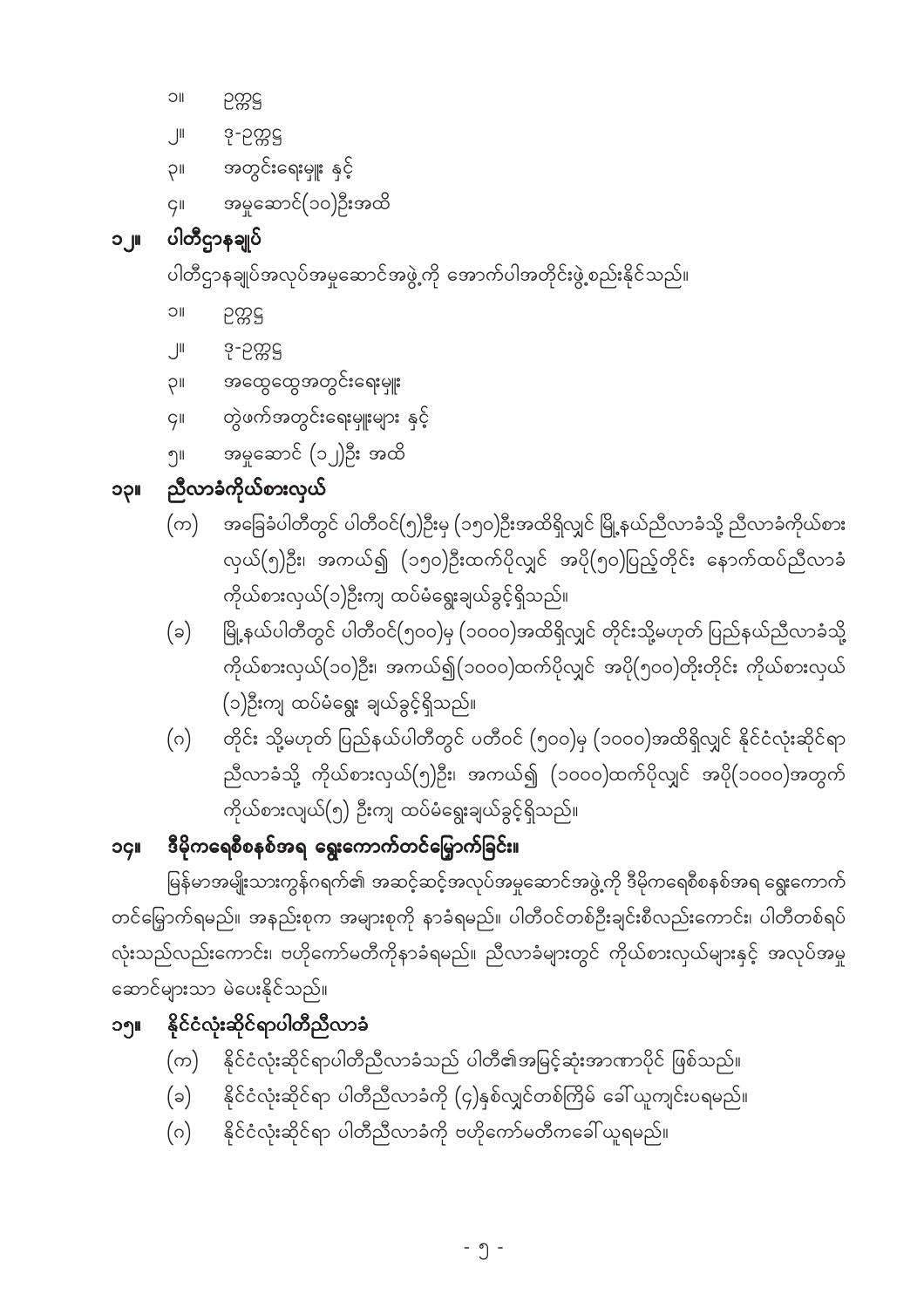- 6 -

- ၁၉။ ဒု-ဉက္ကဋ္ဌ။
- $\left(\omega\right)$  ဗဟိုကော်မတီအစည်းအဝေးနှင့် ဗဟိုအလုပ်အမှုဆောင်အစည်းဝေးတို့တွင် သဘာပတိအဖြစ် တာဝန်ယူဆောင်ရွက်ရမည်။

 $\left( \varpi\right)$  ႏုဉက္ကဋ္ဌသည် ပါတီ၏ ဒုတိယအမြင့်ဆုံးနှင့် ဒုတိယတာဝန်အရှိဆုံး ခေါင်းဆောင်ဖြစ်သည်။

- ရမည်။  $\phi(\alpha)$  ပါတီဖွဲ့စည်းပုံစည်းမျဉ်း၊ နိုင်ငံရေးလမ်းစဉ်နှင့် လုပ်ငန်းစဉ်များအား ထိန်းသိမ်းပေးရမည်။
- (ခ) ဗဟိုကော်မတီနှင့်ဗဟိုအလုပ်အမှုဆောင်ကော်မတီ၏ လုပ်ငန်းများအား၊ တာဝန်ယူဉီးစီးကွပ်ကဲ
- $\left( \infty\right)$  ဉက္ကဋ္ဌသည်ပါတီ၏ အမြင့်ဆုံးနှင့်တာဝန်အရှိဆုံးခေါင်းဆောင်ဖြစ်သည်။
- ၁၈။ ဥက္ကဌ။
	-
- $\left( \circ \right)$  ဗဟိုအလုပ်အမှုဆောင်ကော်မတီအစည်းအဝေးကို၊ အနည်းဆုံး $\left( \circ \right)$ လတစ်ကြိမ် ပုံမှန်ကျင်းပ ရမည်။
- (ခ) ဗဟိုအလုပ်အမှုဆောင်ကော်မတီသည်၊ ဗဟိုကော်မတီအစည်းအဝေးက အပ်နှင့်သော အခွင့် အာဏာများနှင့် ပါတီ၏လုပ်ငန်းစဉ်များကို၊ ဦးစီးအကောင်အထည်ဖော်ရမည်။
- $\left( \infty \right)$  နိုင်ငံလုံးဆိုင်ရာပါတီညီလာခံမှ ရွေးကောက်တင်မြှောက်လိုက်သော ဗဟိုကော်မတီများထဲမှ ဗဟိုအလုပ်အမှုဆောင် ကော်မတီဝင်များအား၊ ဗဟိုကော်မတီမျက်နှာစုံညီအစည်းအဝေးတွင်၊ ရွေးချယ်တာဝန် ပေးရမည်။
- ၁၇။ ပါတီဗဟိုအလုပ်အမှုဆောင်ကော်မတီ

# အခန်း  $(e)$

- $\rho(\)$  ပါတီ၏ မူဝါဒများ၊ နိုင်ငံရေးလုပ်ငန်းစဉ်များ၊ လုပ်ထုံးလုပ်နည်း နည်းဉပဒေနှင့်စည်းမျဉ်းစည်း ကမ်းများကိုရေးဆွဲရန်၊ ပြင်ဆင်ဖြည့်စွက်ရန် လိုအပ်ပါက၊ ဗဟိုကော်မတီမျက်နှာစုံညီ အစည်းအဝေးက ရေးဆွဲ ပြင်ဆင်ဖြည့်စွက်နိုင်သည်။ ယင်းရေးဆွဲချက်၊ ပြင်ဆင်ဖြည့်စွက် ချက်များကို၊ အနီးကပ်ဆုံးပါတီညီလာခံသို့ တင်သွင်းအတည်ပြုချက်ရယူရမည်။
- တာဝန်ခံအကောင်အထည်ဖော်ဆောင်ရွက်ရမည်။ (c) ပါတီဗဟိုကော်မတီအစည်းအဝေးကို၊ အနည်းဆုံး(၆)လတစ်ကြိမ် ခေါ် ယူရမည်။
- ${\rm (}\omega{\rm )}$  ဝဟိုကော်မတီသည် ပါတီညီလာခံမှချမှတ်သော လမ်းစဉ်၊ လုပ်ငန်းစဉ်နှင့်ဆုံးဖြတ်ချက်များကို
- (ဂ) ပါတီဗဟိုအလုပ်မှုဆောင်ကော်မတီကို၊ ဗဟိုကော်မတီဝင်များထဲမှ ရွေးချယ်ဖွဲ့စည်းရမည်။
- ရမည်။
- (ခ) ဗဟိုကော်မတီအား ပါတီညီလာခံမှ ရွေးကောက်တင်မြှောက်လိုက်သော ပုဂ္ဂိုလ်များဖြင့်ဖွဲ့စည်း
- $\left( \infty \right)$  ဗဟိုကော်မတီသည် ညီလာခံတစ်ခုနှင့်တစ်ခုအကြားတွင် အမြင့်ဆုံးအာဏာပိုင်အဖွဲ့ဖြစ်သည်။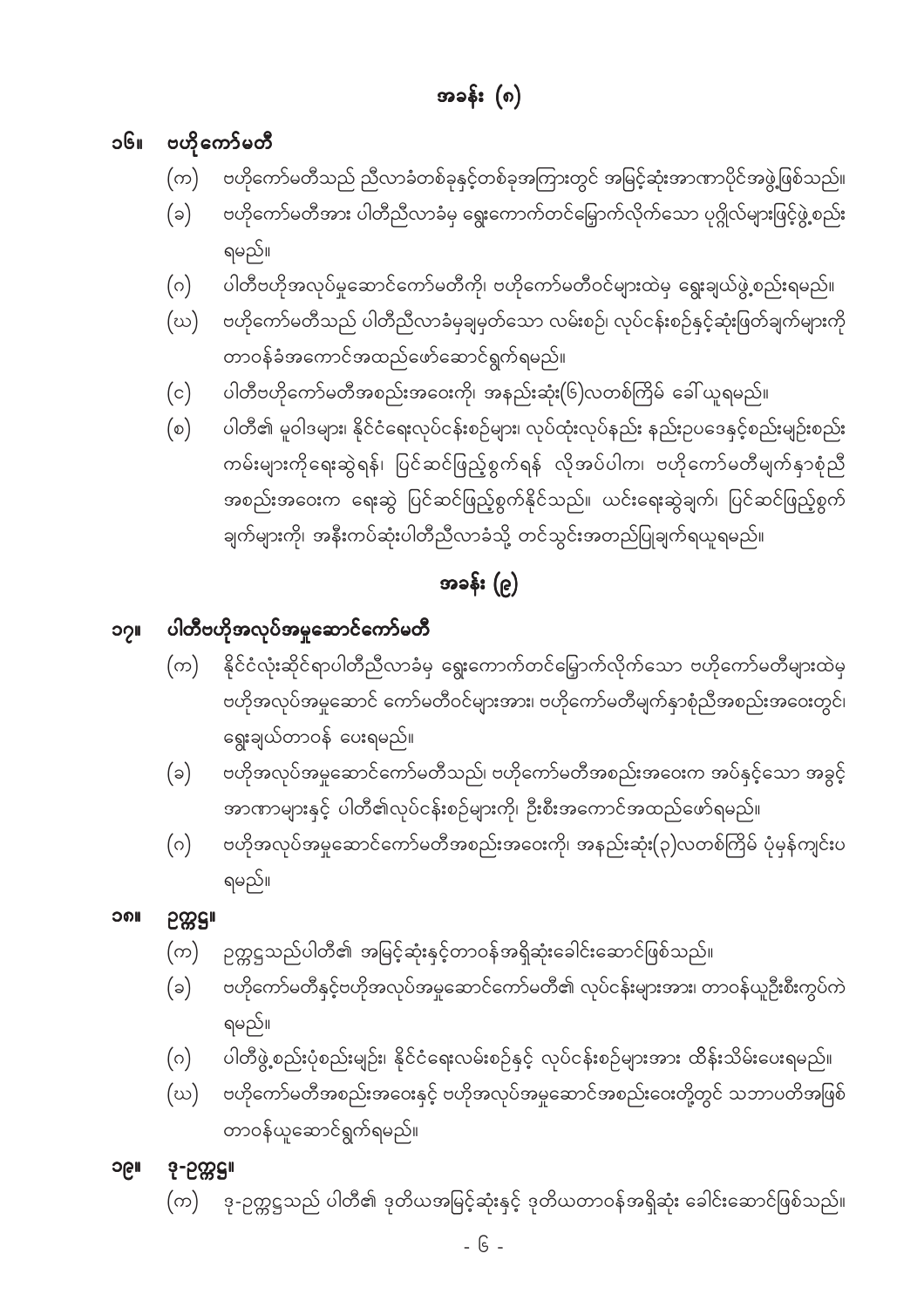တူဖွဲ့စည်းရမည်။

# အခန်း $($ ၁၀)

- **၂၃။** မြန်မာအမျိုးသားကွန်ဂရက်၏ အလံတော်အောက်တွင် အမျိုးသမီးအဖွဲ့ကိုလည်းပါတီအဆင့်ဆင့်တွင် ကျေးရွာ/ရပ်ကွက်၊ မြို့နယ်၊ တိုင်း/ပြည်နယ်၊ ဗဟိုဌာနချုပ် အလုပ်အမှုဆောင်များကို ဖွဲ့စည်းသကဲ့သို့၊ အလား
- (ခ) ပတိုကော်မတီသည် လုပ်ငန်းလိုအပ်ချက်အရ ဗဟိုလုပ်ငန်းကော်မတီများအတွက် ပါတီဝင်များ အတွင်းမှ သင့်တော်သည့် ပုဂ္ဂိုလ်များကို ရွေးချယ်ပြီး၊ အဖွဲ့ဝင်အဖြစ် တာဝန်ပေးရမည်။
- $\left( \infty\right)$  ဗဟိုကော်မတီသည် ပါတီ၏လုပ်ငန်းများ ချောမွေ့စွာလည်ပတ်နိုင်ရေးအတွက် ဗဟိုလုပ်ငန်း ကော်မတီများကို လိုအပ်သလိုဖွဲ့စည်းရမည်။ လုပ်ငန်းကော်မတီတစ်ခုချင်းကို ဗဟိုအလုပ်အမှုဆောင်ကော်မ တီဝင် တစ်ဦးစီက ဦးဆောင်ရမည်။
- ၂၂။ ဗဟိုလုပ်ငန်းကော်မတီများ
- (ခ) အကြောင်းအမျိုးမျိုးကြောင့် အထွေထွေအတွင်းရေးမှုုးသည် လုပ်ငန်းတာဝန်များမထမ်းဆောင် နိုင်သည့် ကာလများတွင် တွဲဘက်အတွင်းရေးမှူးက အထွေထွေအတွင်းရေးမှူးတာဝန်များကို ထမ်းဆောင်ရမည်။
- $\left(\varpi\right)$  တွဲဘက်အတွင်းရေးမှူးများသည် အကြောင်းအမျိုးမျိုးကြောင့် အထွေထွေအတွင်းရေးမှူးတာဝန် ပေးပါက ပါတီ၏လုပ်ငန်းစဉ်များဖော်ဆောင်ရေးတွင် ကူညီဆောင်ရွက်ရမည်။

# ၂၁။ တွဲဘက်အတွင်း<mark>ရေးမှ</mark>ူးများ။

- $f(\omega)$  ဗဟိုကော်မတီအစည်းအဝေးနှင့် ဗဟိုအလုပ်အမှုဆောင်ကော်မတီအစည်းအဝေးတို့တွင် အထွေထွေအတွင်းရေးမှူးသည် အကျိုးဆောင်အဖြစ်ဆောင်ရွက်ရမည်။
- အဝေးကို ခေါ် ယူရမည်။
- ဖြတ်ချက်နှင့်လုပ်ငန်းလမ်းညွှန်တို့ကို ထုတ်ပြန်ရမည်။  $\left( \circ \right)$  ဉက္ကဋ္ဌ၏ ညွှန်ကြားချက်ဖြင့် အထွေထွေအတွင်းရေးမှူးသည် ဗဟိုအလုပ်အမှုဆောင်အစည်း
- အနီးကပ်ကြီးကြပ်ဆောင်ရွက်ရမည်။  $\left( \circ \right)$  အထွေထွေအတွင်းရေးမှူးသည် ဗဟိုကော်မတီနှင့် ဗဟိုအလုပ်အမှုဆောင်ကော်မတီတို့၏ ဆုံး
- $\left( \infty\right)$  အထွေထွေအတွင်းရေးမှူးသည် ပါတီတစ်ရပ်လုံး၏ လုပ်ငန်းများပုံမှန်လည်ပတ်နေရေးအတွက်

## ၂၀။ အထွေထွေအတွင်းရေးမှူ<mark>း</mark>

- သည်၊ ဉက္ကဋ္ဌနှင့်ညှိနှိုင်းရမည်။  ${\rm (}\omega{\rm )}$   $\;$  ဉက္ကဋ္ဌနှင့်ခွဲဝေသတ်မှတ်ထားသော ဗဟိုလုပ်ငန်းကော်မတီများကို၊ တာဝန်ယူခေါင်းဆောင်ရမည်။
- များတွင်၊ ဒု-ဉက္ကဋ္ဌသည် ဉက္ကဋ္ဌ၏တာဝန်များကို ထမ်းဆောင်ရမည်။ (ဂ) ဗဟိုအလုပ်အမှုဆောင်ကော်မတီ၏ နိုင်ငံရေးလုပ်ငန်းများနှင့် ဘဏ္ဍာရေးသုံးစွဲမှုကို ဒု-ဉက္ကဋ္ဌ
- $\phi(\Theta)$  အကြောင်းအမျိုးမျိုးကြောင့်၊ ဉက္ကဋ္ဌသည် လုပ်ငန်းတာဝန်များကို မထမ်းဆောင်နိုင်သည့်ကာလ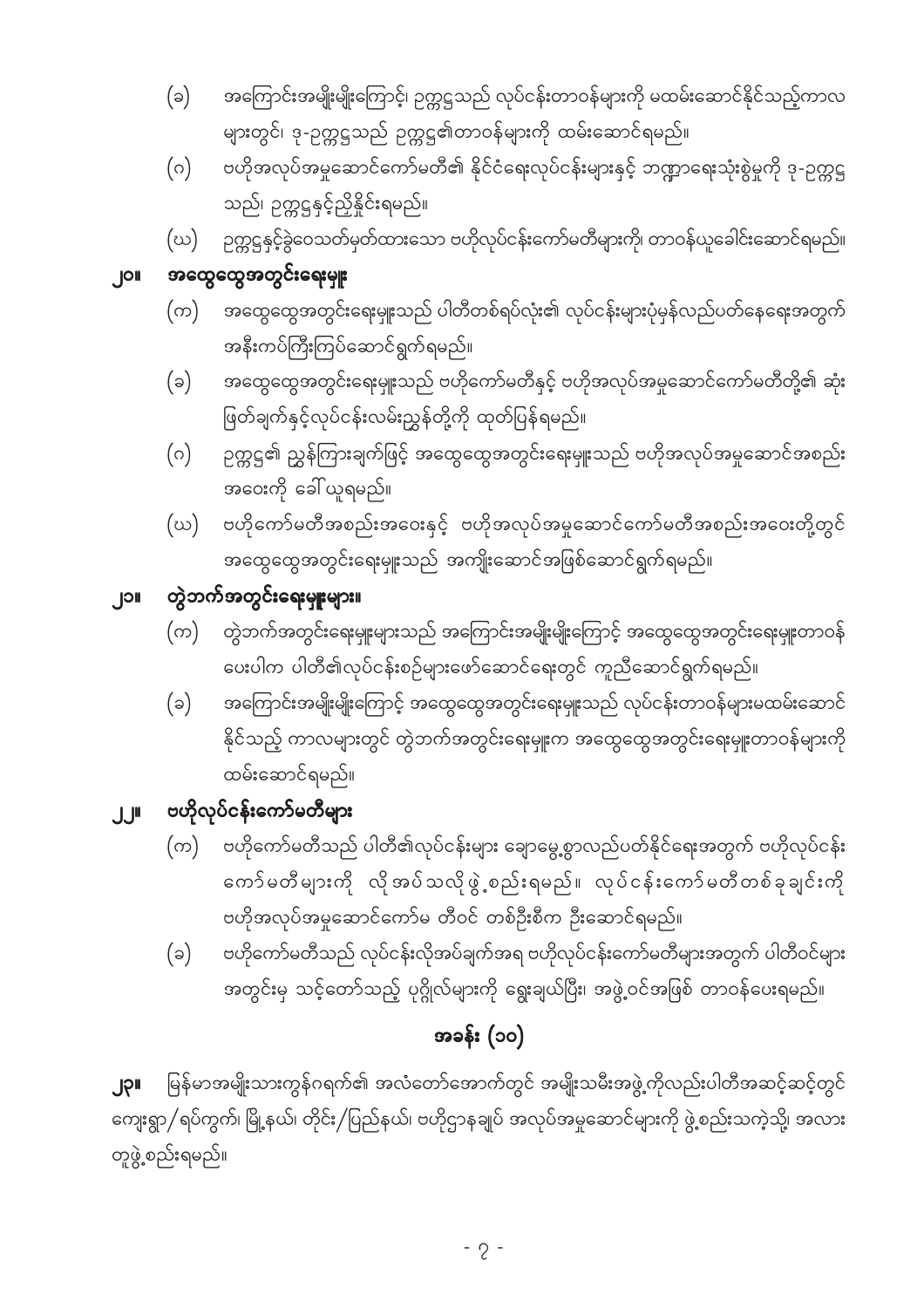- (၁) လူငယ်ဌာနချုပ် အလုပ်အမှုဆောင်အဖွဲ့
- $\left( \infty \right)$  လူငယ်ဌာနချုပ်အမှုဆော<mark>င်အဖွဲ့</mark>့တွင်

### လူငယ်ဌာနချုပ်အမှုဆောင်အဖွဲ့။  $J2^{\prime\prime}$

- (၂) အမျိုးသမီးကျေးရွာ/ရပ်ကွက်ဉက္ကဋ္ဌများ။
- (၁) အမျိုးသမီးမြို့နယ် အလုပ်အမှုဆောင်အဖွဲ့
- **အမျိုးသမီးမြို့နယ် အမှုဆောင်အဖွဲ့့**တွင်  $(\circ)$
- (၂) အမျိုးသမီးမြို့နယ်ဉက္ကဋ္ဌများ
- (၁) အမျိုးသမီးတိုင်း/ပြည်နယ်အလုပ်အမှုဆောင်အဖွဲ့
- **အမျိုးသမီးတိုင်းဒေသကြီး/ပြည်နယ်အမှုဆောင်အဖွဲ့** တွင်  $(\varepsilon)$
- (၂) အမျိုးသမီးတိုင်းဒေသကြီး/ပြည်နယ်ဉက္ကဋ္ဌများ။
- (၁) အမျိုးသမီးဌာနချုပ် အလုပ်အမှုဆောင်အဖွဲ့
- $\left( \infty \right)$  အမျိုးသမီးဌာနချုပ်အမှုဆော<mark>င်အဖွဲ့</mark>.တွင်
- ၂၆။ အမျိုးသမီးဌာနချုပ်အမှုဆောင်အဖွဲ့**။**
- + အမျိုးသမီးကျေးရွာ/ရပ်ကွက်ဉက္ကဋ္ဌ+လူငယ်ကျေးရွာ/ရပ်ကွက်ဉက္ကဋ္ဌ။
- ကျေးရွာ/ရပ်ကွက်ပါတီအမှုဆောင်အဖွဲ့တွင် ကျေးရွာ/ရပ်ကွက်ပါတီအလုပ်အမှုဆောင်အဖွဲ့
- (ဃ) ကျေးရွာ/ရပ်ကွက်ပါတီအမှုဆောင်အဖွဲ့

မြို့နယ်ပါတီအမှုဆောင်အဖွဲ့တွင် မြို့နယ်ပါတီအလုပ်အမှုဆောင်အဖွဲ့ +ကျေးရွာ/ရပ်ကွက်ပါ တီဥက္ကဋ္ဌများ+ အမျိုးသမီးမြို့နယ်ဥက္ကဋ္ဌ+ လူငယ်မြို့နယ်ဥက္ကဋ္ဌ။

### မြို့နယ်ပါတီအမှုဆောင်အဖွဲ့<mark>။</mark>  $\bigcirc$

နယ်ဥက္ကဋ္ဌ။

တိုင်းဒေသကြီး/ပြည်နယ်ပါတီအမှုဆောင်အဖွဲ့တွင်၊ တိုင်းဒေသကြီး/ပြည်နယ်အလုပ်အမှု ဆောင်အဖွဲ့+ အမျိုးသမီးတိုင်းဒေသကြီး/ပြည်နယ်ဉက္ကဋ္ဌ+မြို့နယ်ပါတီဉက္ကဋ္ဌများ+ လူငယ်တိုင်းဒေသကြီး/ပြည်

### တိုင်းဒေသကြီး/ပြည်နယ်အမှုဆောင်အဖွဲ့  $(a)$

ပါတီဌာနချုပ်အမှုဆောင်အဖွဲ့တွင် ဌာနချုပ် အလုပ်အမှုဆောင်အဖွဲ့ (Central Executive Working Committee)+ တိုင်းဒေသကြီး/ပြည်နယ်ပါတီဉက္ကဋ္ဌများ+ အမျိုးသမီးဌာနချုပ်ဉက္ကဋ္ဌ+လူငယ်ဌာနချုပ် ဥက္ကဋ္ဌ။

(က) ပါတီဌာနချုပ်အမှုဆောင်အဖွဲ့ (Central Executive Committee)

တူ ဖွဲ့စည်းရမည်။ ပါတီ၊ အမျိုးသမီး၊ လူငယ်အဖွဲ့ အစည်းများတွင် အထက်အောက်ဆက်စပ်မှုနှင့် ပါတီ၊ အမျိုးသမီးနှင့် ၂၅။ လူငယ်အဖွဲ့ များ ဆက်စပ်မှုရှိစေရန် အမှုဆောင်အဖွဲ့ကို အောက်ပါအတိုင်း ဖွဲ့စည်းရမည်။

မြန်မာအမျိုးသားကွန်ဂရက်၏ အလံတော်အောက်တွင် လူငယ်အဖွဲ့ကိုလည်း ပါတီအဆင့်ဆင့်တွင် **J**GIL ကျေးရွာ/ရပ်ကွက်၊ မြို့နယ်၊ တိုင်း/ပြည်နယ်၊ ဗဟိုဌာနချုပ် အလုပ်အမှုဆောင်များကို ဖွဲ့စည်းသကဲ့သို့ အလား